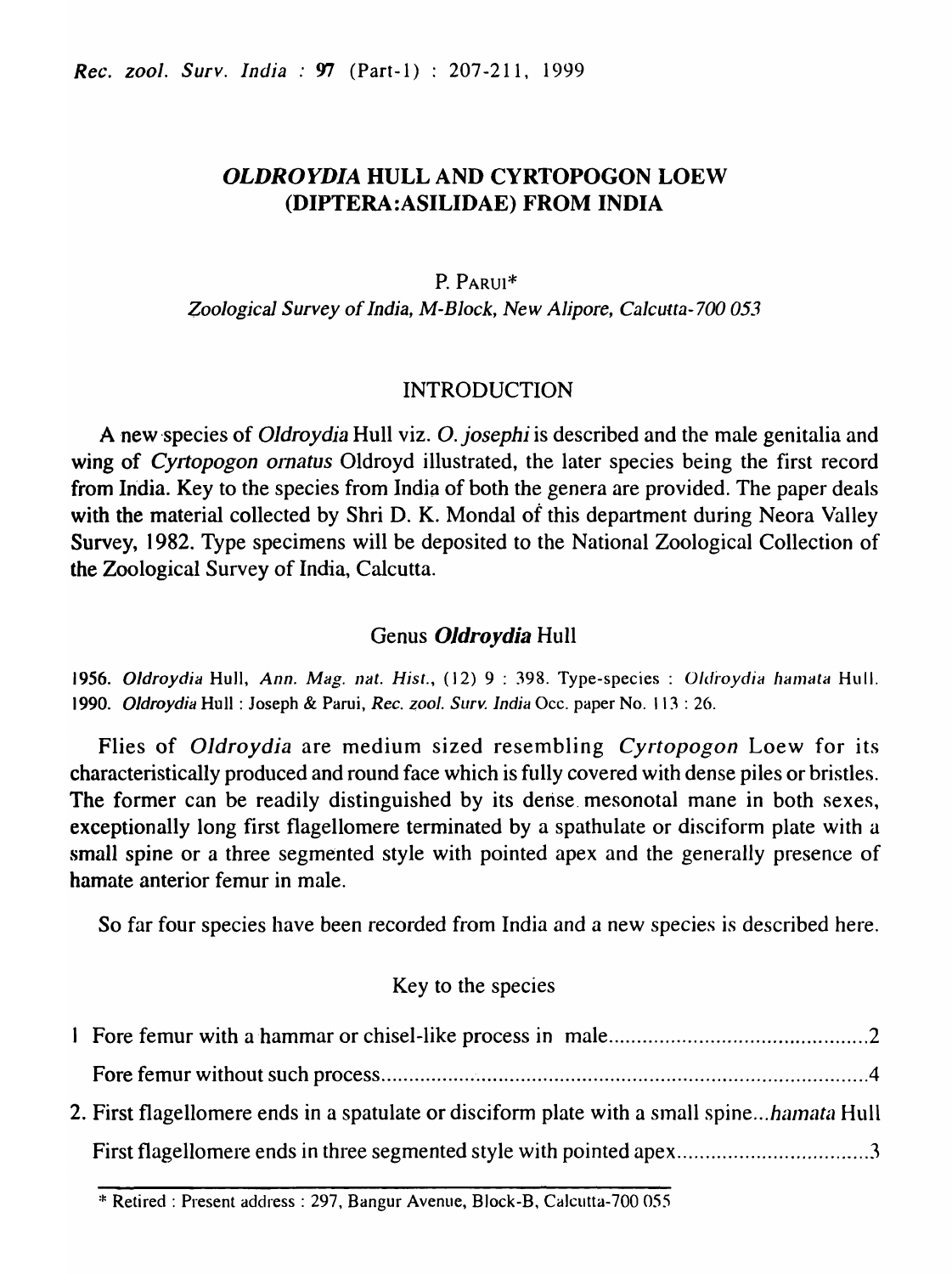| Wing with a black spot at apex, femur black; tibia red with black apex         |  |
|--------------------------------------------------------------------------------|--|
| 4. Wing with dilated fore border; male genitalia black and yellowish brown     |  |
| Fore border of wing not dilated; male genitalia blackfemorata Joseph and Parui |  |

## *Oldroydia josephi n. sp.*

A black species with black and yellowish-brown bristles and light brown wing. Male length 11-12 mm., wing 10 mm.

*Male* Head black, yellowish tomentose; face entirely highly gibbous; mystax black; ocellar and postocular bristles black and long; postgena black bristly pilose. Antenna black, scape and pedicel with black bristles, proportional length of segments  $2 \mid 6$ , style three segmented, as long as pedicel. Palpus and proboscis black with concolourous piles and bristles.

Thorax black, pronotum with dense golden yellow piles, scutum with a pair of golden yellow tomentose longitudinal stripes extending entire length, mane dense and composed of black bristles; chaetotaxy not distinguishable; pleura black, anepisternam and ketepisternam with black piles; epimeron with long golden-yellow piles; scutellar disc with mixed black and golden yellow piles, hind border with dense long black bristles. Haltere brownish-yellow.

*Leg* black, fore femur with a hamate process, all femora with dense black bristles ventrally; all tibiae laterally with some golden yellow bristly piles, fore tibia with mixed black and golden-yellow bristles, mid and hind tibiae with prominent golden yellow bristles and a few black ones.

*Wing* membrane as in *hamata* Hull, brownish with dark brown infuscation at apex anteriorly, at radial sector and at base of discal cell; all cells wide open; microtrichia evenly distributed over wing surface.

*Abdomen* black, terga 1-5 with dense black bristles dorsally and golden-yellow bristles laterally up to tergum 4, terga 5-7 laterally covered with golden-yellow scales, sterna with dense black bristles. Male genitalia (Fig.1) with eight sternite bearing a bunch of black bristles.

Holotype (M), India: West Bengal Darjeeling District Naora Valley, 10. ix. 1982, Coil. D. K. Mondal; Paratype (M) other details as in holotype.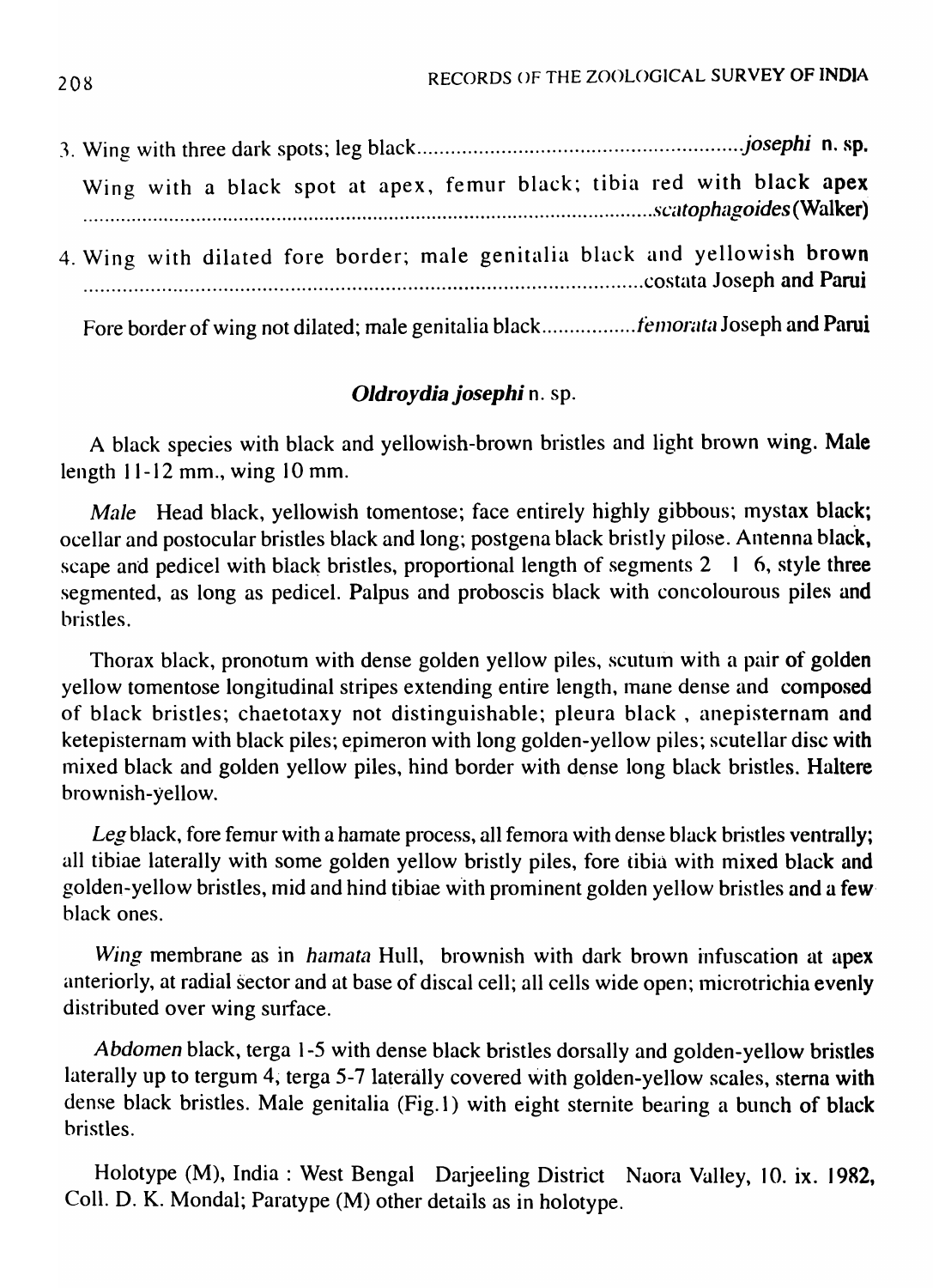

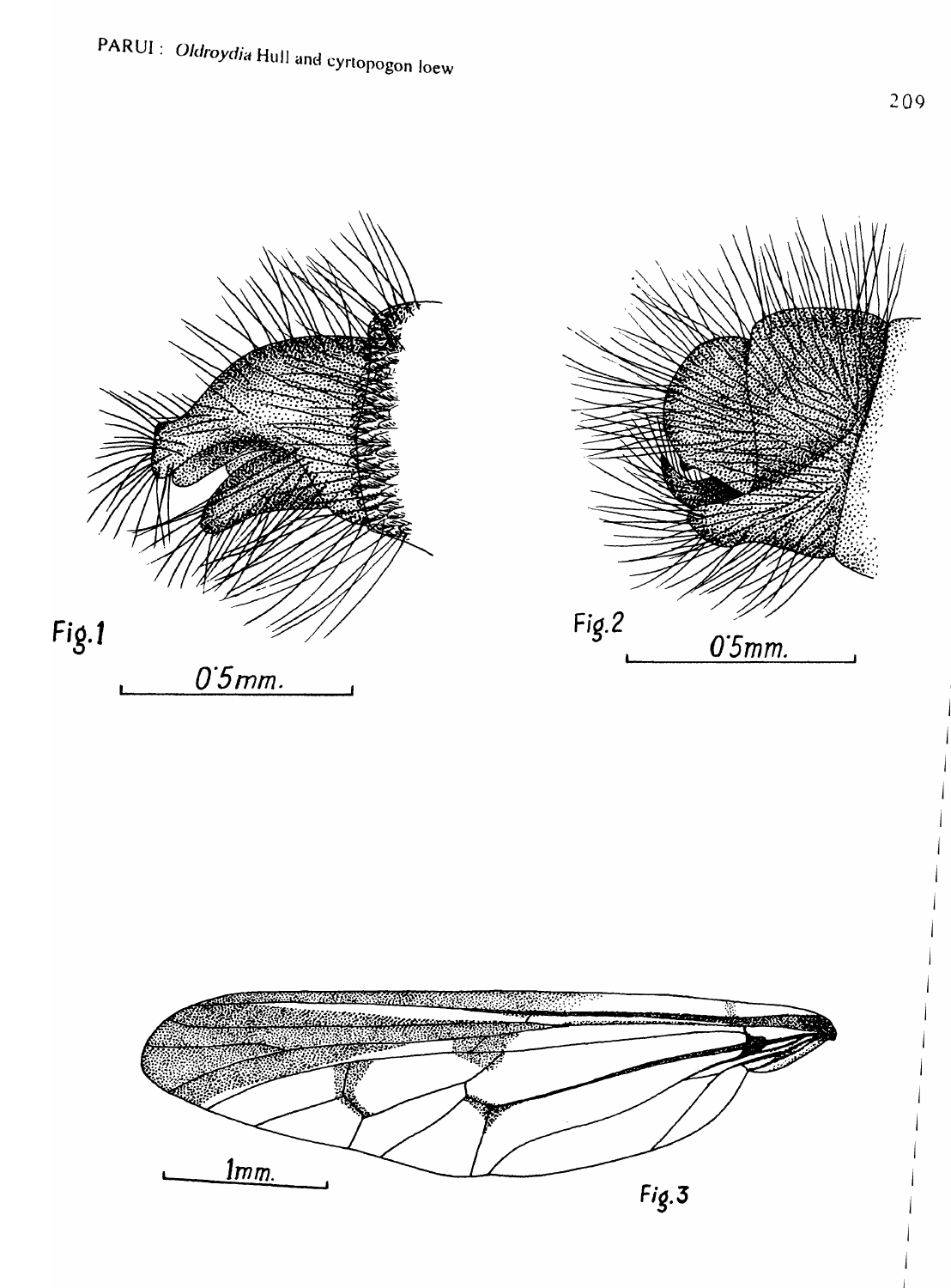The present species superficially resembles to O. hamata Hull but differs from it in the shape of antennal style and in the details of male genitalia. As regards antennal style it is similar to O. scatophagoides (Walker) from Nepal, otherwise a distinct species. The species is named after Dr. A.N.T. Joseph, retired Jt. Director of the same institution who is an outstanding student of Indian Asilidae.

## Genus *Cyrtopogon* Loew

1807. Cyrtopogon Loew, Linn. Ent., 2 : 515. Type-species : Asilus ruficornis Fabricius. 1990. Cyrtopogon Loew : Joseph and Parui, 1990. *Rec. zool. Surv. India*, Occ. paper No. 110 : 23.

Medium sized flies with highly produced face; humeri with abundant long piles; marginal and all posterior cells widely open; epandrium of male genitalia obtuse, fully cleft; female with 5-6 pairs of spines on acanthophorites.

# Key to the species

| Leg black except base of tibiae brownish; sutum with two median black longitudinal |  |
|------------------------------------------------------------------------------------|--|
|                                                                                    |  |
| Wing anteriorly brown stained with dark brown spots at base and apex of discal     |  |
| 3. Mystax consists of yellow bristles in the middle surrounded by black ones.      |  |
| Mystax consists of black bristles dorsally and yellow ventrallylaxenecera Bromley  |  |

# *Cyrtopogon ornatus* Oldroyd

1964. Cyrtopogon ornatus Oldroyd, Bull. Brit. Mus. nat. Hist., 15 : 242.

Oldroyd (1964) described the species from Nepal and the description of it is farely adequate but it lacks illustration of the genitalia. So, I take the opportunity of illustrating the male genitalia (Fig. 2) and the wing (Fig. 3). The species is recorded here for the first time from India. There is no marked difference in the character of the present specimen with the original description.

*Material examined* 1(M), India West Bengal Darjeeling District Neora Valley, I O.ix.1982, ColI. D. K. Mondai.